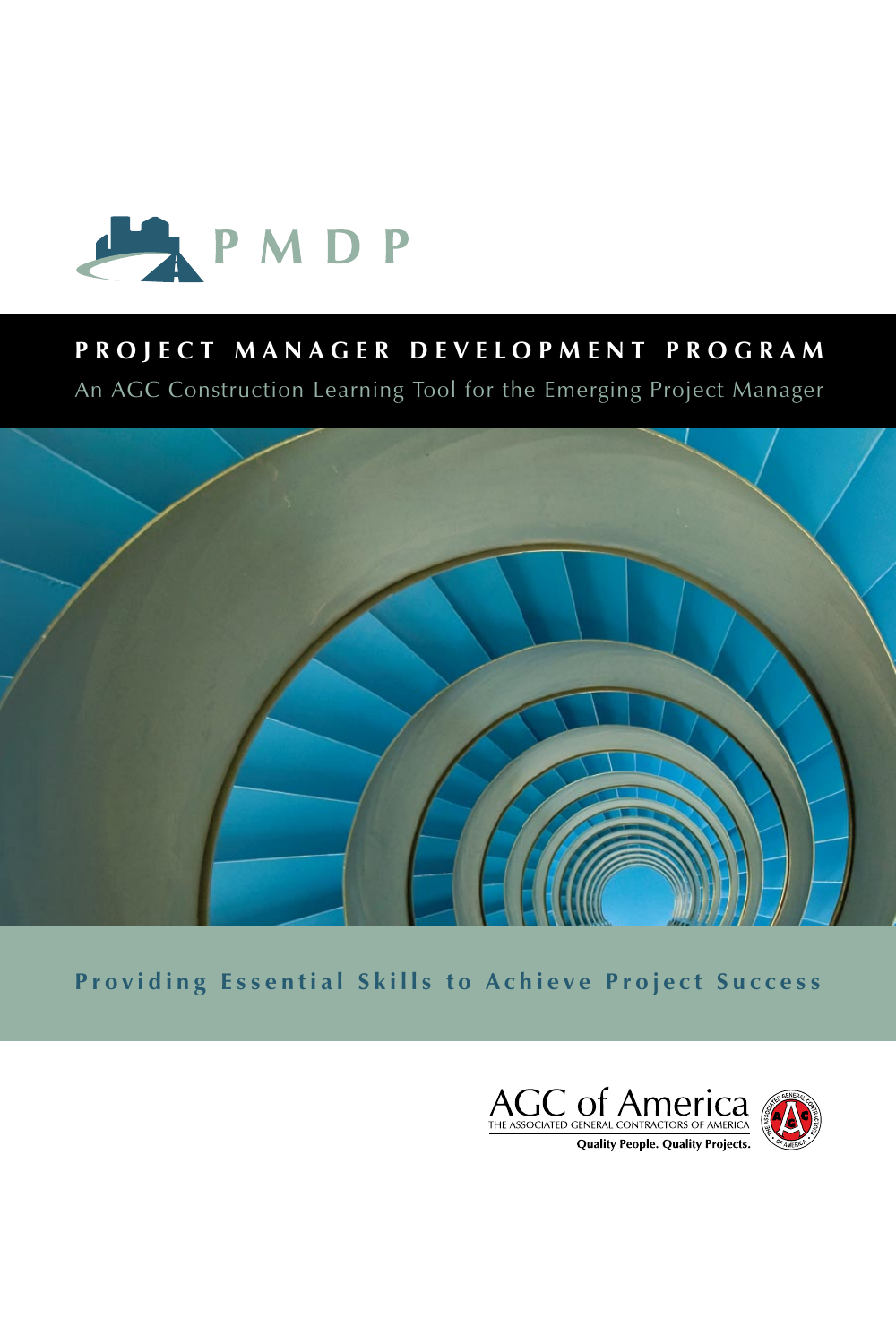**Brought to you by the Associated General Contractors of America, the Project Manager Development Program (PMDP) is a set of highly-interactive courses that provide participants the essential skills to advance their careers as project managers.**

The five-module program covers the basics of project management and provides tactics and strategies for ensuring project success, including:

**Module 1** | **Estimating and Job Costing Module 2** | **Contract Administration Module 3** | **Project Administration Module 4** | **Risk Management Module 5** | **Leadership**

# **PMDP Participants**

PMDP is designed for early-career project managers and those looking to move into such a role. Professionals with less than two years of project-related experience in the commercial construction industry will benefit most from participating in this program. Experienced construction specialists who may be considering a career move into project management will also benefit by participating, as will individuals working in companies that have adopted a team-based management structure for their projects.

# **PMDP Overview**

Each of the five PMDP modules consists of approximately 16 hours of instruction, with each module broken down into two-, four- or eight-hour sessions. Courses are highly interactive, with participants engaging in a variety of group and instructor-led activities designed to sharpen and enhance essential project management skills and increase overall effectiveness as a project manager.

Attendees benefit from the highly-participatory, instructor-led environment. Accompanying *Tips from the Top* video clips featuring experienced construction professionals add commentary on key industry topics every project manager needs to know.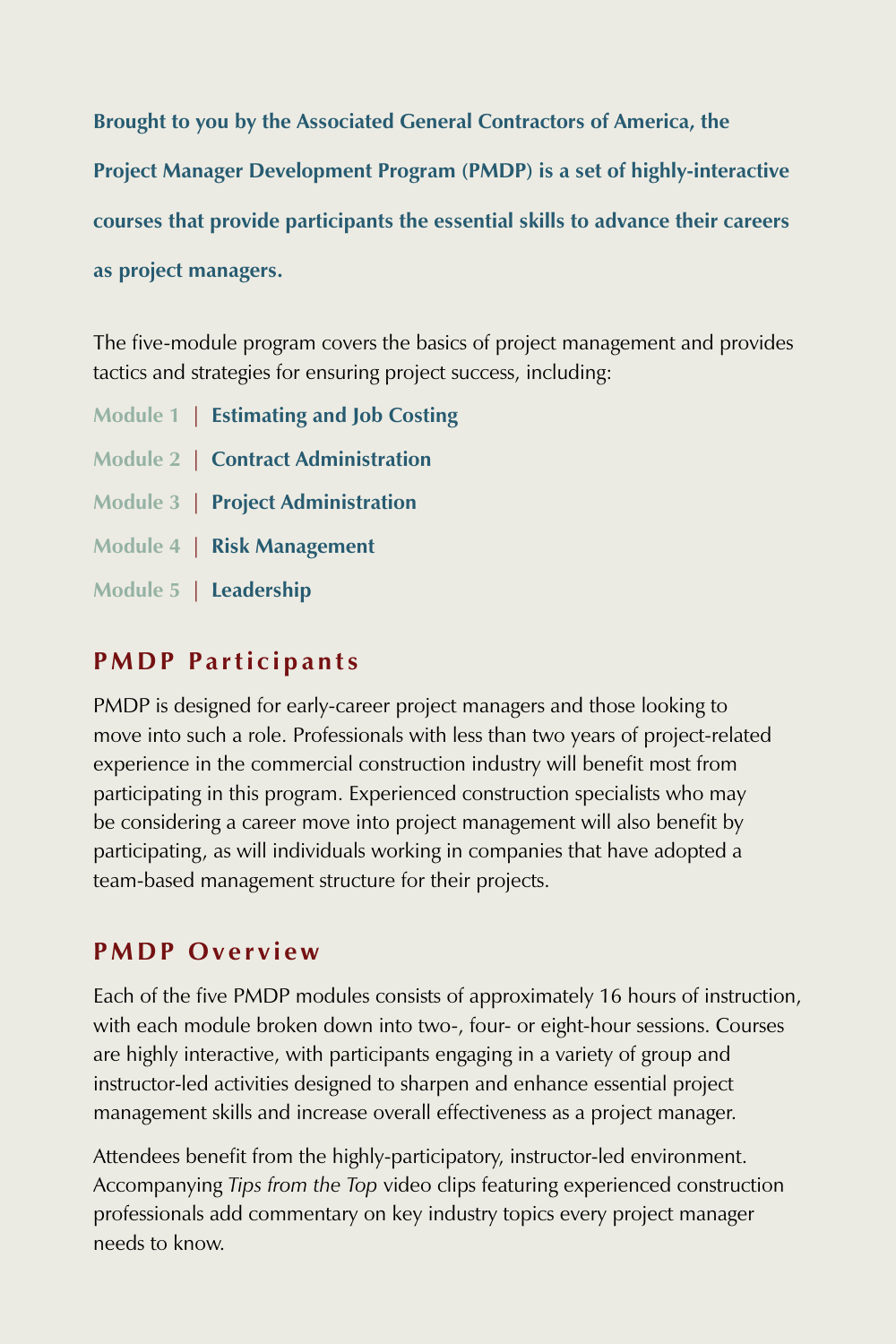### **Module 1** | **Estimating and Job Costing**

Develop professional estimating skills, including: an understanding of the different types of estimates; the importance of documentation and formatting; and the link between design, estimating and project costs. Gain awareness of how accurate cost-information is critical to the success of the company and how equipment costs are developed and integrated into the estimate.

- $\blacksquare$  Introduction to Estimating Basics
- Project Planning and Setup
- Estimating Costs for Specific Tasks
- Estimating Costs Not Associated with a Specific Task
- Estimating Costs of Work by Others
- Putting Estimates into Action
- Estimating Redesign and Revisions
- **Project Contributions to Corporate Profits**

### **Module 2** | **Contract Administration**

Understand how basic contracts are structured, how different types of contracts are used, and how project documentation relates to effective contracting. Learn how different project delivery methods use different contracting strategies, and gain insight into contract law and language in relation to project risk.

- Introduction to Construction Law and Project Contracting
- Contract Basics
- Negotiating Fair Contracts
- Contract Documents
- Payment Terms
- $\blacksquare$  Legal Issues
- Contracting With Others for Required Work
- $\blacksquare$  Contract Termination

## **Module 3** | **Project Administration**

Gain an awareness of how pre-project planning affects the potential success of a project and understand the different areas of planning for the construction phase of a project. Broaden your understanding of the impact building codes, permits, reviews and inspections can have on a project. Learn how Building Information Modeling (BIM), LEED®, environmental issues and lean construction are impacting the construction industry.

- Introduction to Project Safety
- **Project Planning, Staffing and Partnering**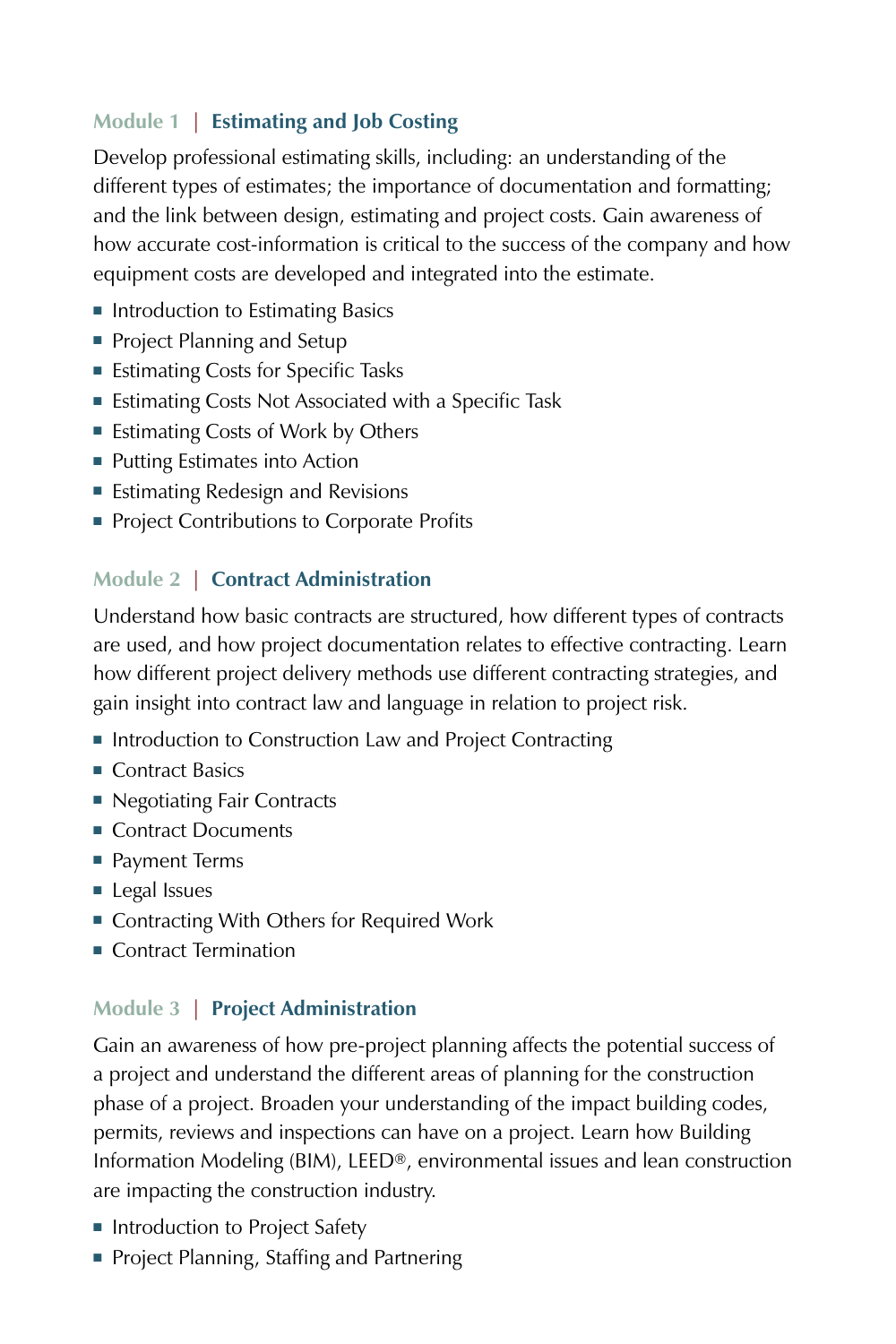- Planning for Environmental and Sustainability Concerns
- **Project Scheduling**
- Codes and Permits
- $\blacksquare$  Material Handling
- **Documentation and Visualization**
- Project Closeout

#### **Module 4** | **Risk Management**

Understand the types and sources of risk and how risk changes over the different phases of a project. Learn techniques for managing risk and how the scope and nature of risk management varies based on project contracting methods. Gain insight into the basics of insurance and bonding and how quality control/quality assurance plans help mitigate performance risk.

- $\blacksquare$  Introduction to Risk
- **n** Insurance, Sureties and Bonding
- Warranties and Liability Periods
- **Documentation and Managing Risk**
- Risk Management Issues
- **Conduct of Employees**
- **Project Risks**
- $\blacksquare$  Risk Allocation

### **Module 5** | **Leadership**

Learn the difference between leading and managing, and understand the importance of communication in effective leadership. Develop techniques for motivating and negotiating solutions, as well as effectively managing change. Broaden your awareness of ethical standards and professional responsibilities.

- **n** Introduction to Leadership
- **Professional Issues**
- $\blacksquare$  Working in Teams
- Managing Conflict
- **Managing Your Career**
- Customer Satisfaction
- Leadership Skills
- **Personal Development**

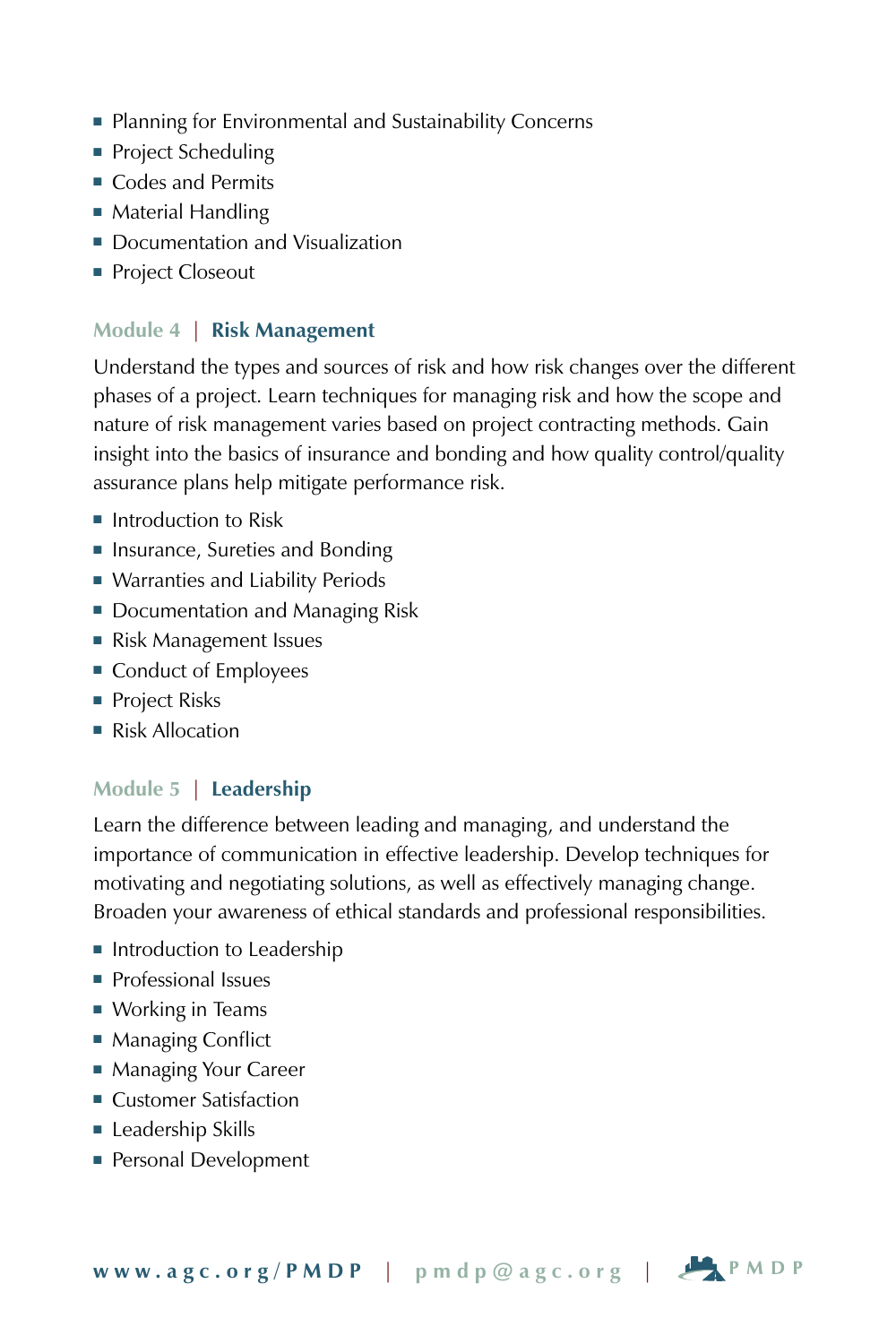## **Certification**

Upon completion of each individual module, participants will receive a course certificate. Participants who complete all five courses need to submit a PMDP application to AGC of America in order receive the AGC PMDP Certificate of Completion.

## **How to Access PMDP**

#### **Interested in taking a PMDP course?**

PMDP is offered nationwide through select AGC chapters, individual construction firms and educational institutions. Visit www.agc.org/PMDP for the Nationwide Calendar to find course dates and AGC chapter locations.

#### **Interested in hosting PMDP at your organization?**

PMDP can be offered at your organization by purchasing the Instructor's Guides and Participant's Manuals from AGC's bookstore at www.agc.org/Bookstore or by calling 1-800-242-1767. If you have questions about hosting PMDP training, please e-mail pmdp@agc.org or contact AGC at (703) 837-5360.

**Join an AGC Chapter** | The Associated General Contractors of America is committed to improving the profitability of its members by promoting the skill, integrity and responsibility of those who build America. Operating in strong partnership with a nationwide network of Chapters, the association provides a full range of services to its members, including:

- **Education and Professional Development**
- Government Relations/Legislation
- **Employee and Labor Relations**
- Safety and Health Training

Join your local AGC Chapter today. Visit www.agc.org to locate the chapter nearest you.